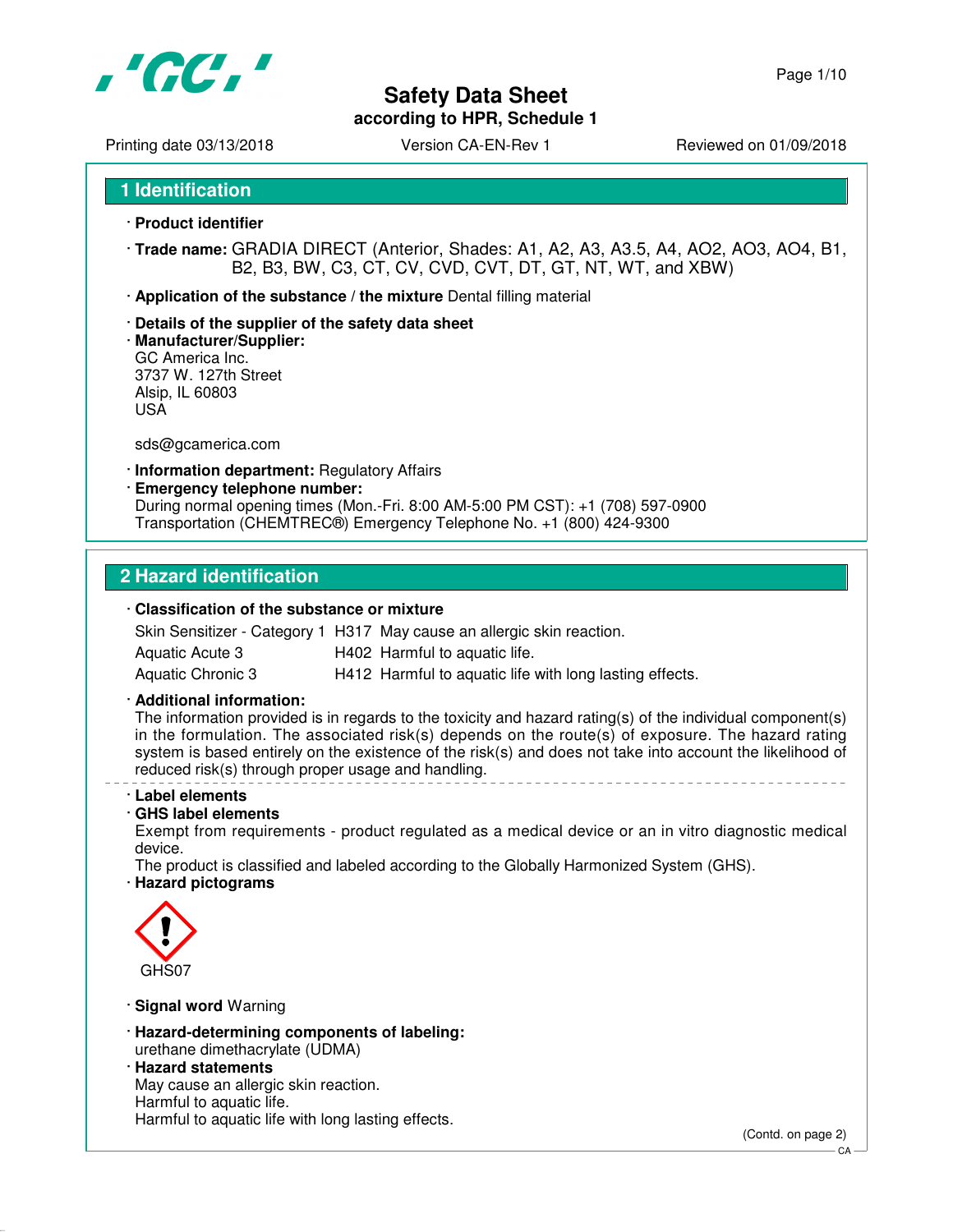Printing date 03/13/2018 **Version CA-EN-Rev 1** Reviewed on 01/09/2018



### **3 Composition/Information on ingredients**

· **Chemical characterization: Mixtures**

· **Description:** Mixture of the substances listed below with nonhazardous additions.

| · Dangerous components: |                                                |                 |
|-------------------------|------------------------------------------------|-----------------|
|                         | CAS: 72869-86-4 urethane dimethacrylate (UDMA) | $10 - 30\%$ w/w |
|                         | dimethacrylate**                               | $15 - 10\%$ w/w |
|                         | trimethacrylate**                              | $15 - 10\%$ w/w |
|                         | . .                                            |                 |

### · **Additional information:**

If a substance is marked with \*\*, then substance is a trade secret. This is allowed under OSHA's Hazard Communication Standard (HCS) as a trade secret and under GHS as Confidential Business Information (CBI).

# **4 First aid measures**

· **Description of first aid measures** · **General information:** Immediately remove any clothing soiled by the product. If symptoms persist consult doctor. · **After inhalation:** Supply fresh air; consult doctor in case of complaints.

In case of unconsciousness place patient stably in side position for transportation.

· **After skin contact:** Immediately wash with water and soap and rinse thoroughly. Seek medical treatment.

(Contd. on page 3)

CA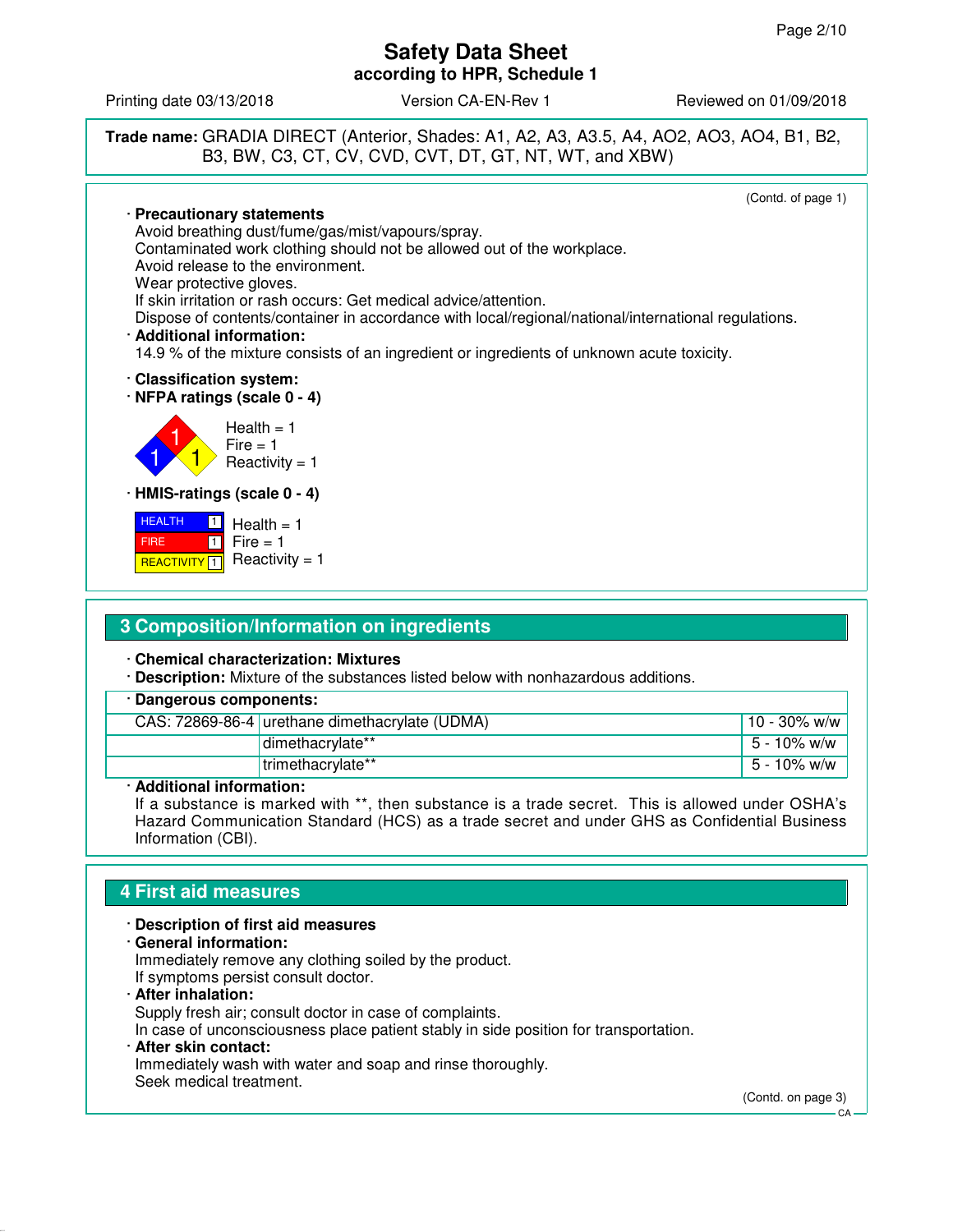Printing date 03/13/2018 **Version CA-EN-Rev 1** Reviewed on 01/09/2018

### **Trade name:** GRADIA DIRECT (Anterior, Shades: A1, A2, A3, A3.5, A4, AO2, AO3, AO4, B1, B2, B3, BW, C3, CT, CV, CVD, CVT, DT, GT, NT, WT, and XBW)

(Contd. of page 2)

· **After eye contact:** Rinse opened eye for several minutes under running water. If symptoms persist, consult a doctor. · **After swallowing:**

Rinse out mouth and then drink plenty of water. If symptoms persist consult doctor.

- · **Information for doctor:**
- · **Most important symptoms and effects, both acute and delayed** Allergic reactions
- · **Indication of any immediate medical attention and special treatment needed**

No further relevant information available.

### **5 Firefighting measures**

- · **Extinguishing media**
- · **Suitable extinguishing agents:** CO2, extinguishing powder or water spray. Fight larger fires with water spray or alcohol resistant foam. Use fire fighting measures that suit the environment.
- · **For safety reasons unsuitable extinguishing agents:** Water with full jet
- · **Special hazards arising from the substance or mixture**
- Formation of toxic gases is possible during heating or in case of fire.
- · **Advice for firefighters**
- · **Protective equipment:** Wear self-contained respiratory protective device.
- · **Additional information**

Dispose of fire debris and contaminated fire fighting water in accordance with official regulations.

### **6 Accidental release measures**

· **Personal precautions, protective equipment and emergency procedures** Remove persons from danger area. Avoid contact with the eyes and skin. Wear protective clothing. · **Environmental precautions:** Do not allow product to reach sewage system or any water course.

Inform respective authorities in case of seepage into water course or sewage system. Do not allow to penetrate the ground/soil.

In case of seepage into the ground inform responsible authorities.

- · **Methods and material for containment and cleaning up:** Absorb liquid components with liquid-binding material. Dispose of the collected material according to regulations.
- · **Reference to other sections** See Section 7 for information on safe handling. See Section 8 for information on personal protection equipment. See Section 13 for disposal information.

# **7 Handling and storage**

- · **Handling:**
- · **Precautions for safe handling**

Observe instructions for use.

Ensure good ventilation/exhaustion at the workplace.

(Contd. on page 4)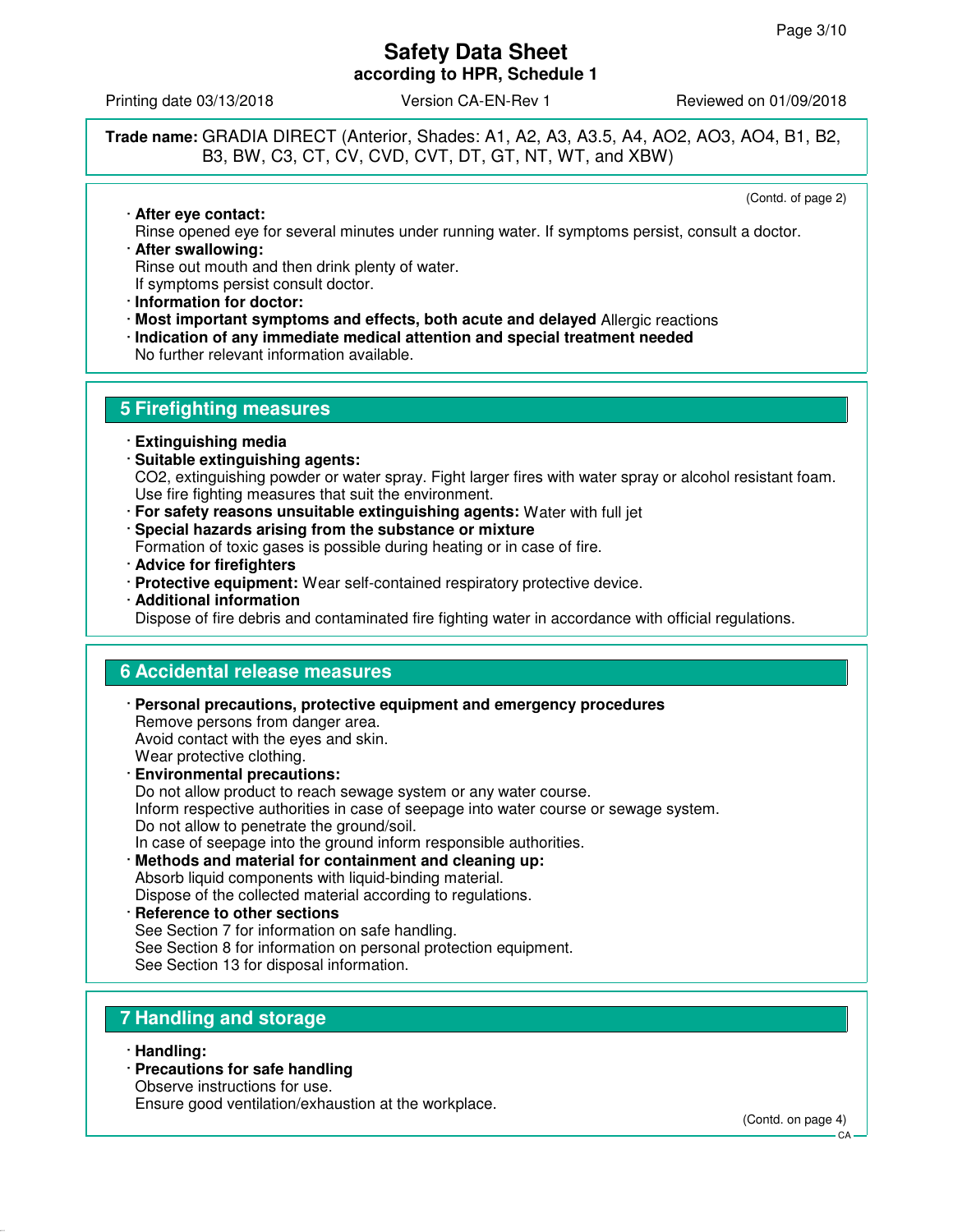Printing date 03/13/2018 **Version CA-EN-Rev 1** Reviewed on 01/09/2018

**Trade name:** GRADIA DIRECT (Anterior, Shades: A1, A2, A3, A3.5, A4, AO2, AO3, AO4, B1, B2, B3, BW, C3, CT, CV, CVD, CVT, DT, GT, NT, WT, and XBW)

(Contd. of page 3)

Prevent formation of aerosols.

Avoid contact with the eyes and skin.

· **Information about protection against explosions and fires:** No special measures required.

- · **Conditions for safe storage, including any incompatibilities**
- · **Storage:**
- · **Requirements to be met by storerooms and receptacles:** Store only in unopened original receptacles.
- · **Information about storage in one common storage facility:** Store away from foodstuffs.
- · **Further information about storage conditions:** Observe instructions for use / storage.
- · **Specific end use(s)** No further relevant information available.

# **8 Exposure controls/ Personal protection**

· **Additional information about design of technical systems:** No further data; see item 7.

- · **Control parameters**
- · **Components with limit values that require monitoring at the workplace:**

The product does not contain any relevant quantities of materials with critical values that have to be monitored at the workplace.

- · **Additional information:** The lists that were valid during the creation were used as basis.
- · **Exposure controls**
- · **Personal protective equipment:**
- · **General protective and hygienic measures:** The usual precautionary measures for handling chemicals should be followed. Avoid contact with the eyes and skin. Wash hands before breaks and at the end of work. Immediately remove all soiled and contaminated clothing.
- · **Breathing equipment:**



Suitable respiratory protective device recommended.

· **Protection of hands:**



Protective gloves

· **Material of gloves**

The selection of the suitable gloves does not only depend on the material, but also on further marks of quality and varies from manufacturer to manufacturer. As the product is a preparation of several substances, the resistance of the glove material can not be calculated in advance and has therefore to be checked prior to the application.

- · **Penetration time of glove material** The exact break through time has to be found out by the manufacturer of the protective gloves and has to be observed.
- · **Eye protection:** Safety glasses

(Contd. on page 5)

CA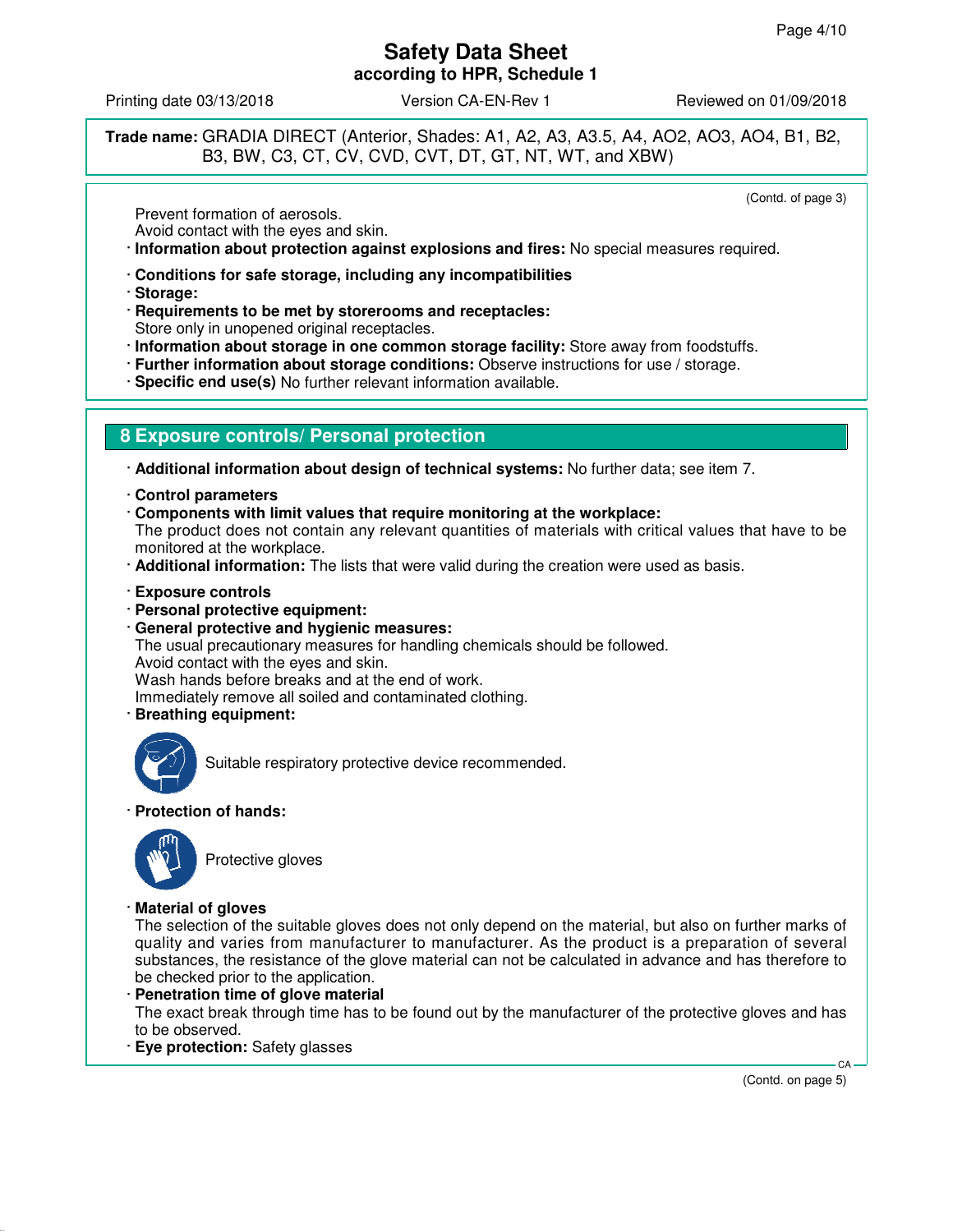Printing date 03/13/2018 Version CA-EN-Rev 1 Reviewed on 01/09/2018

**Trade name:** GRADIA DIRECT (Anterior, Shades: A1, A2, A3, A3.5, A4, AO2, AO3, AO4, B1, B2, B3, BW, C3, CT, CV, CVD, CVT, DT, GT, NT, WT, and XBW)

(Contd. of page 4)

| 9 Physical and chemical properties                                                                |                                               |
|---------------------------------------------------------------------------------------------------|-----------------------------------------------|
| · Information on basic physical and chemical properties<br>· General Information<br>· Appearance: |                                               |
| Form:                                                                                             | Pasty                                         |
| Color:                                                                                            | According to product specification            |
| · Odor:                                                                                           | Characteristic                                |
| Odor threshold:                                                                                   | Not determined.                               |
| · pH-value:                                                                                       | Not determined.                               |
| Change in condition                                                                               |                                               |
| <b>Melting point/Melting range:</b>                                                               | Undetermined.                                 |
| <b>Boiling point/Boiling range:</b>                                                               | Undetermined.                                 |
| · Flash point:                                                                                    | Not applicable.                               |
| · Flammability (solid, gaseous):                                                                  | Not applicable.                               |
| · Ignition temperature:                                                                           | Undetermined.                                 |
| · Decomposition temperature:                                                                      | Not determined.                               |
| · Auto igniting:                                                                                  | Product is not self-igniting.                 |
| · Danger of explosion:                                                                            | Product does not present an explosion hazard. |
| · Explosion limits:                                                                               |                                               |
| Lower:                                                                                            | Not determined.                               |
| Upper:                                                                                            | Not determined.                               |
| · Vapor pressure:                                                                                 | Not determined.                               |
| · Density:                                                                                        | Not determined.                               |
| · Relative density                                                                                | Not determined.                               |
| · Vapor density                                                                                   | Not determined.                               |
| · Evaporation rate                                                                                | Not determined.                               |
| · Solubility in / Miscibility with                                                                |                                               |
| Water:                                                                                            | Insoluble.                                    |
| · Partition coefficient (n-octanol/water): Not determined.                                        |                                               |
| · Viscosity:                                                                                      |                                               |
| <b>Dynamic:</b>                                                                                   | Not determined.                               |
| Kinematic:                                                                                        | Not determined.                               |
| · Solvent content:                                                                                |                                               |
| <b>Solids content:</b>                                                                            | 100.0 $%$                                     |
| Other information                                                                                 | No further relevant information available.    |

# **10 Stability and reactivity**

· **Reactivity** No further relevant information available.

· **Chemical stability** Stable at ambient temperature.

(Contd. on page 6)

**CA**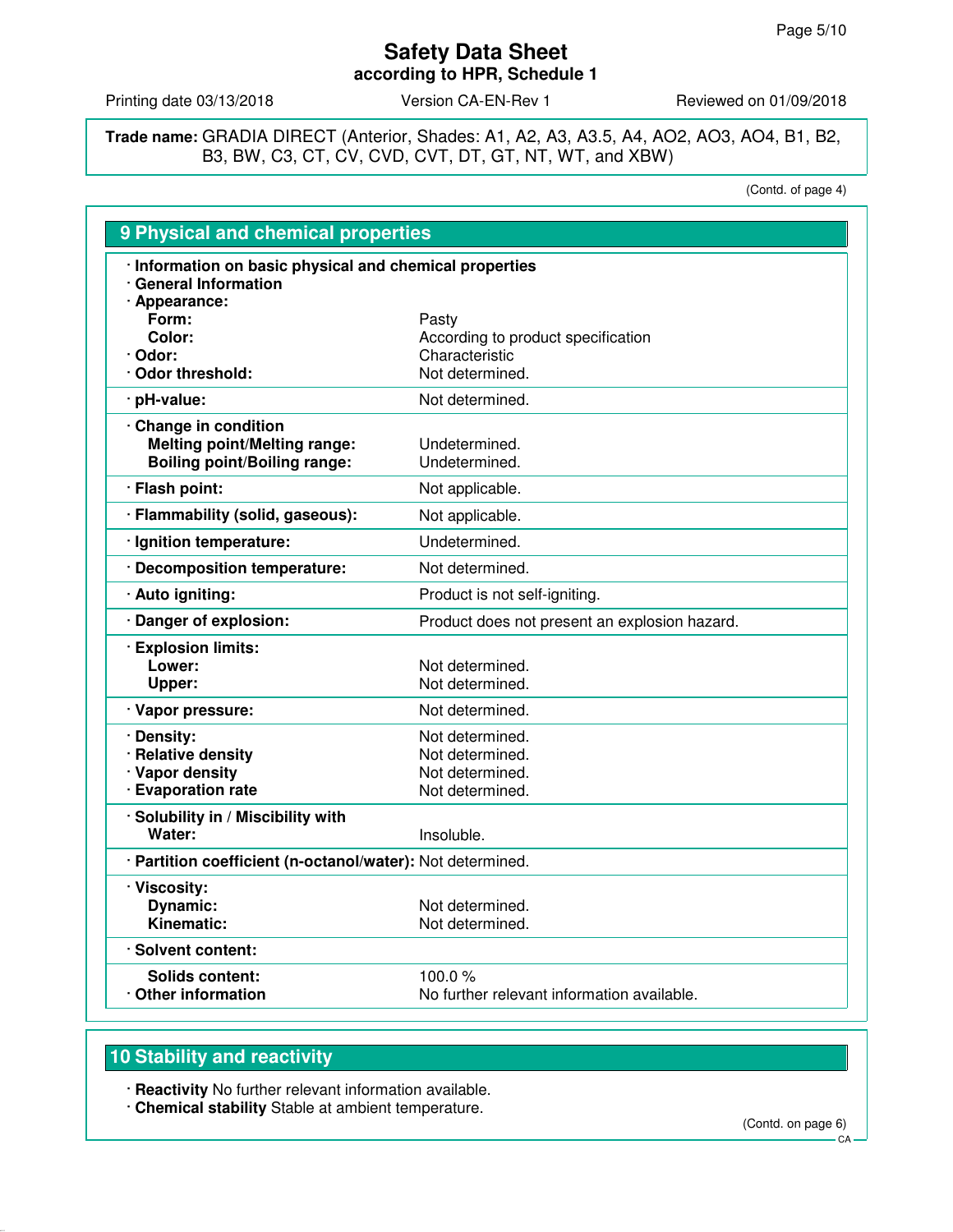Printing date 03/13/2018 Version CA-EN-Rev 1 Reviewed on 01/09/2018

**Trade name:** GRADIA DIRECT (Anterior, Shades: A1, A2, A3, A3.5, A4, AO2, AO3, AO4, B1, B2, B3, BW, C3, CT, CV, CVD, CVT, DT, GT, NT, WT, and XBW)

(Contd. of page 5)

CA

- · **Thermal decomposition / conditions to be avoided:** No decomposition if used according to specifications.
- · **Possibility of hazardous reactions** No dangerous reactions known.
- · **Conditions to avoid** No further relevant information available.
- · **Incompatible materials:** No further relevant information available.
- · **Hazardous decomposition products:** No dangerous decomposition products known.

# **11 Toxicological information**

- · **Information on toxicological effects**
- · **Acute toxicity:**
- · **LD/LC50 values that are relevant for classification:** No further relevant information available.
- · **Primary irritant effect:**
- · **on the skin:** No irritant effect.
- · **on the eye:** No irritating effect.
- · **Sensitization:** Sensitization possible through skin contact.
- · **Additional toxicological information:**
- · **Carcinogenic categories**

| · IARC (International Agency for Research on Cancer) |  |
|------------------------------------------------------|--|
|------------------------------------------------------|--|

glass, oxide, chemicals 65997-17-3

silicon dioxide, amorphous 33

butylated hydroxytoluene (BHT) 3

### · **NTP (National Toxicology Program)**

None of the ingredients is listed.

### · **Carcinogenic categories' legend:**

IARC Group 1: The agent is carcinogenic to humans.

- IARC Group 2A: The agent is probably carcinogenic to humans.
- IARC Group 2B: The agent is possibly carcinogenic to humans.
- IARC Group 3: The agent is not classifiable as to its carcinogenicity to humans.
- IARC Group 4: The agent is probably not carcinogenic to humans.
- NTP K: Known to be human carcinogen.

NTP R: Reasonably anticipated to be human carcinogen.

- · **Repeated dose toxicity.** No further relevant information available.
- · **CMR effects (carcinogenity, mutagenicity and toxicity for reproduction)** No further relevant information available.
- No further relevant information available.

# **12 Ecological information**

| · Aquatic toxicity: |                                                                                                       |
|---------------------|-------------------------------------------------------------------------------------------------------|
| trimethacrylate**   |                                                                                                       |
|                     | LC50/96h (dynamic) > 1 mg/L (Oncorhvnchus mykiss) (OECD Guideline 203 (Fish, Acute Toxicity<br>Test)) |
|                     | Test organism: Rainbow trout (Oncorhvnchus mykiss)                                                    |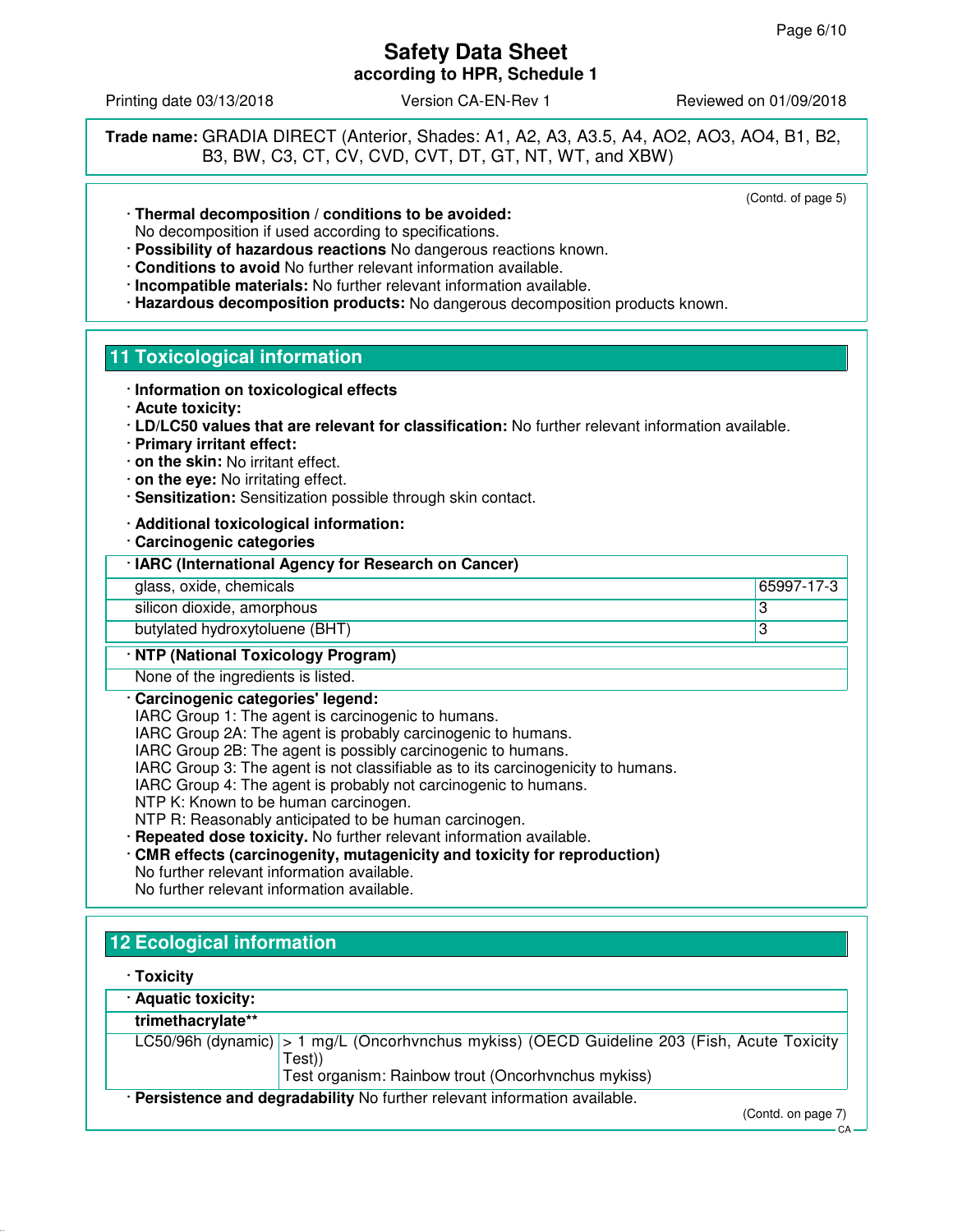Printing date 03/13/2018 **Version CA-EN-Rev 1** Reviewed on 01/09/2018

**Trade name:** GRADIA DIRECT (Anterior, Shades: A1, A2, A3, A3.5, A4, AO2, AO3, AO4, B1, B2, B3, BW, C3, CT, CV, CVD, CVT, DT, GT, NT, WT, and XBW)

(Contd. of page 6)

### · **Behavior in environmental systems:**

- · **Bioaccumulative potential** No further relevant information available.
- · **Mobility in soil** No further relevant information available.
- · **Ecotoxical effects:**
- · **Remark:** Harmful to fish
- · **Additional ecological information:**
- · **General notes:**

Water hazard class 3 (Self-assessment): extremely hazardous for water

Do not allow product to reach ground water, water course or sewage system, even in small quantities. Danger to drinking water if even extremely small quantities leak into the ground. Harmful to aquatic organisms

### · **Results of PBT and vPvB assessment**

- · **PBT:** Not applicable.
- · **vPvB:** Not applicable.

· **Other adverse effects** No further relevant information available.

### **13 Disposal considerations**

- · **Waste treatment methods**
- · **Recommendation:** Dispose of contents / container in accordance with local / regional / national / international regulations.
- · **Uncleaned packagings:**
- · **Recommendation:** Disposal must be made according to official regulations.

| <b>14 Transport information</b>                                                     |                 |  |
|-------------------------------------------------------------------------------------|-----------------|--|
| · UN-Number<br>· DOT, TDG, ADN, IMDG, IATA                                          | Void            |  |
| · UN proper shipping name<br>· DOT, TDG, ADN, IMDG, IATA                            | Void            |  |
| · Transport hazard class(es)                                                        |                 |  |
| · DOT, TDG, ADN, IMDG, IATA<br>· Class                                              | Void            |  |
| · Packing group<br>· DOT, TDG, IMDG, IATA                                           | Void            |  |
| · Environmental hazards:<br>· Marine pollutant:                                     | No              |  |
| · Special precautions for user                                                      | Not applicable. |  |
| · Transport in bulk according to Annex II of<br><b>MARPOL73/78 and the IBC Code</b> | Not applicable. |  |
| · UN "Model Regulation":                                                            | Void            |  |

(Contd. on page 8)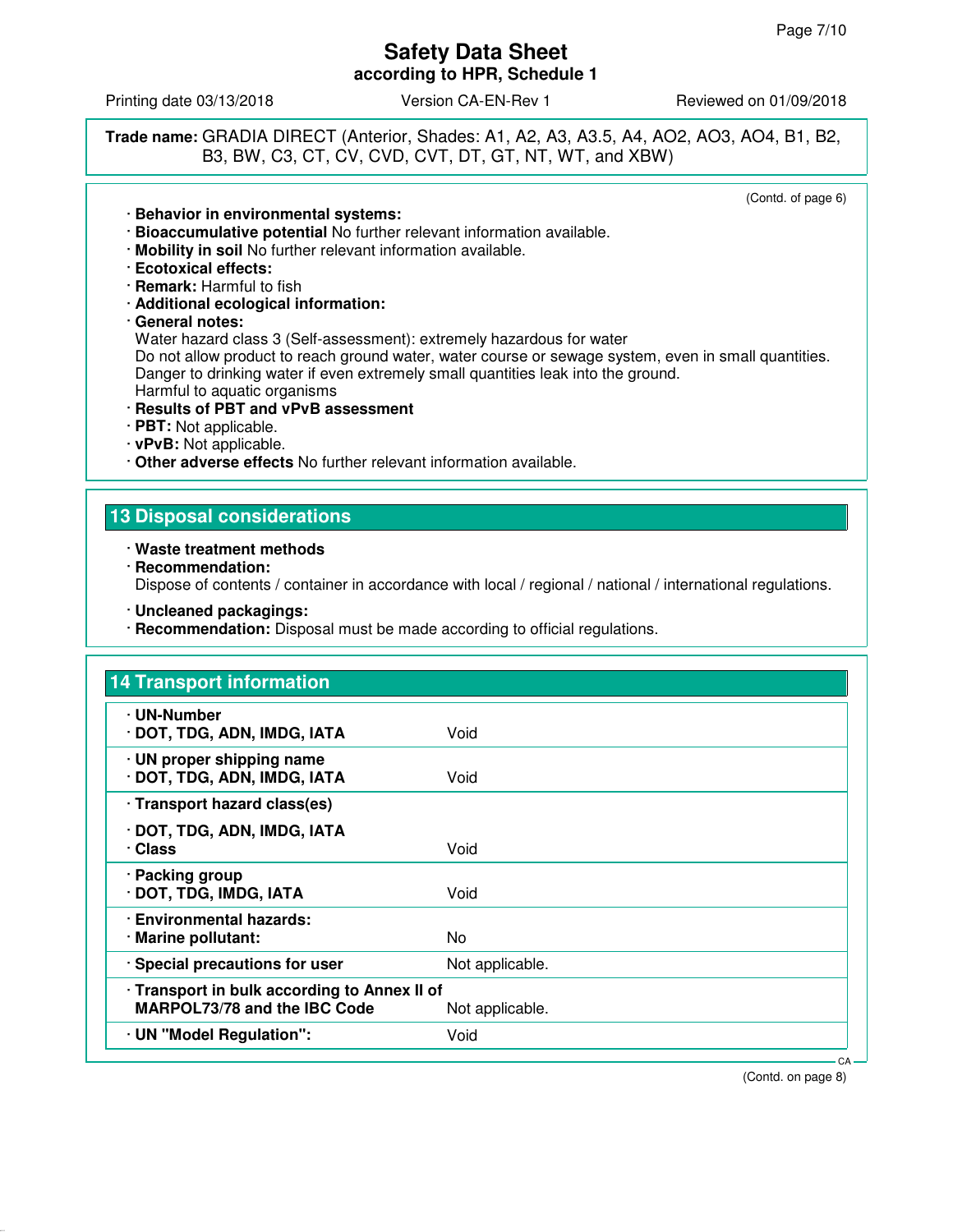Printing date 03/13/2018 **Version CA-EN-Rev 1** Reviewed on 01/09/2018

**Trade name:** GRADIA DIRECT (Anterior, Shades: A1, A2, A3, A3.5, A4, AO2, AO3, AO4, B1, B2, B3, BW, C3, CT, CV, CVD, CVT, DT, GT, NT, WT, and XBW)

(Contd. of page 7)

### **15 Regulatory information**

· **Safety, health and environmental regulations/legislation specific for the substance or mixture** · **SARA (Superfund Amendments and Reauthorization Act)**

- · **Section 355 (extremely hazardous substances):**
- None of the ingredients is listed.
- · **Section 313 (Specific toxic chemical listings):**
- None of the ingredients is listed.
- · **TSCA (Toxic Substances Control Act):**
- urethane dimethacrylate (UDMA)
- glass, oxide, chemicals
- dimethacrylate\*\*
- trimethacrylate\*\*

### · **Canadian substance listings:**

- · **Canadian Domestic Substances List (DSL)**
- glass, oxide, chemicals
- silicon dioxide, amorphous
- trimethacrylate\*\*
- stabilizer\*\*
- photoinitiator\*\*
- UV-light absorber\*\*
- initiator\*\*
- silane\*\*
- butylated hydroxytoluene (BHT)
- · **Canadian Ingredient Disclosure list (limit 0.1%)**
- None of the ingredients is listed.
- · **Canadian Ingredient Disclosure list (limit 1%)**
- None of the ingredients is listed.
- · **GHS label elements**
- The product is classified and labeled according to the Globally Harmonized System (GHS).
- · **Hazard pictograms**



- · **Signal word** Warning
- · **Hazard-determining components of labeling:** urethane dimethacrylate (UDMA)
- · **Hazard statements** May cause an allergic skin reaction. Harmful to aquatic life. Harmful to aquatic life with long lasting effects.

(Contd. on page 9)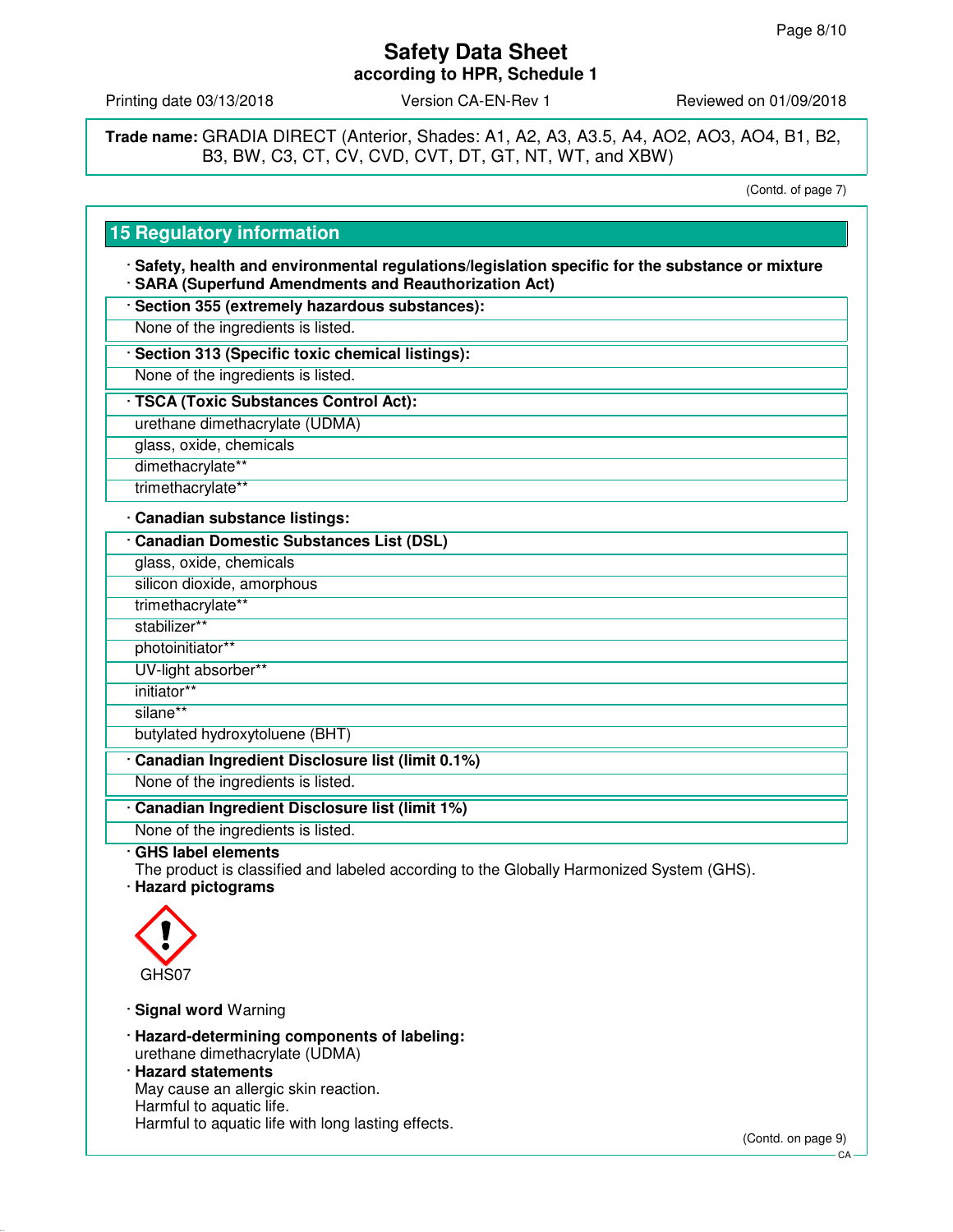Printing date 03/13/2018 **Version CA-EN-Rev 1** Reviewed on 01/09/2018

**Trade name:** GRADIA DIRECT (Anterior, Shades: A1, A2, A3, A3.5, A4, AO2, AO3, AO4, B1, B2, B3, BW, C3, CT, CV, CVD, CVT, DT, GT, NT, WT, and XBW)

(Contd. of page 8)

· **Precautionary statements**

Avoid breathing dust/fume/gas/mist/vapours/spray.

Contaminated work clothing should not be allowed out of the workplace. Avoid release to the environment.

Wear protective gloves.

If skin irritation or rash occurs: Get medical advice/attention.

Dispose of contents/container in accordance with local/regional/national/international regulations. · **Chemical safety assessment:** A Chemical Safety Assessment has not been carried out.

# **16 Other information**

· **Department issuing SDS:** Regulatory Affairs · **Contact:**

Regulatory Affairs Telephone No. +1 (708) 597-0900

sds@gcamerica.com

· **Date of preparation / last revision** 03/13/2018 / -

· **Abbreviations and acronyms:**

GHS: Globally Harmonized System of Classification and Labelling of Chemicals HCS: Hazard Communication Standard (USA) MSDS: Material Safety Data Sheet

SDS: Safety Data Sheet

ADN: Accord européen relatif au transport international des marchandises dangereuses par voies de navigation intérieures (European Agreement Concerning the International Carriage of Dangerous Goods by Inland Waterways) ECHA: European Chemicals Agency

OSHA: Occupational Safety and Health Administration (USA)

LEL: Lower Explosive Limit

UEL: Upper Explosive Limit

IMDG: International Maritime Code for Dangerous Goods

DOT: US Department of Transportation

IATA: International Air Transport Association

CAS: Chemical Abstracts Service (division of the American Chemical Society)

NFPA: National Fire Protection Association (USA)

HMIS: Hazardous Materials Identification System (USA)

LC50: Lethal concentration, 50 percent

LD50: Lethal dose, 50 percent

PBT: Persistent, Bioaccumulative and Toxic

vPvB: very Persistent and very Bioaccumulative

- · **Sources**
- Manufacturers' MSDSs/SDSs
- OSHA (https://www.osha.gov/dts/chemicalsampling/toc/chmcas.html)
- TOXNET (http://toxnet.nlm.nih.gov/)
- ECHA (http://echa.europa.eu/)
- EnviChem (www.echemportal.org)
- · **Notes:**

CAS Registry Number is a Registered Trademark of the American Chemical Society. CHEMTREC® is a registered service mark of the American Chemistry Council, Inc.

· **\* Data compared to the previous version altered.** This version replaces all previous versions.

### · **Disclaimer:**

The information contained herein is believed to be true and accurate. However, all statements, recommendations or suggestions are made without any guarantee, representation or warranty, express or implied, on our part. Therefore, no warranty is made or to be implied that the information set out in this document is accurate or complete, and we accordingly exclude all liability in connection with the use of this information or the products referred to herein. All such risks are assumed by the purchaser/user. The information contained herein is also subject to change without notice. For the avoidance of doubt,